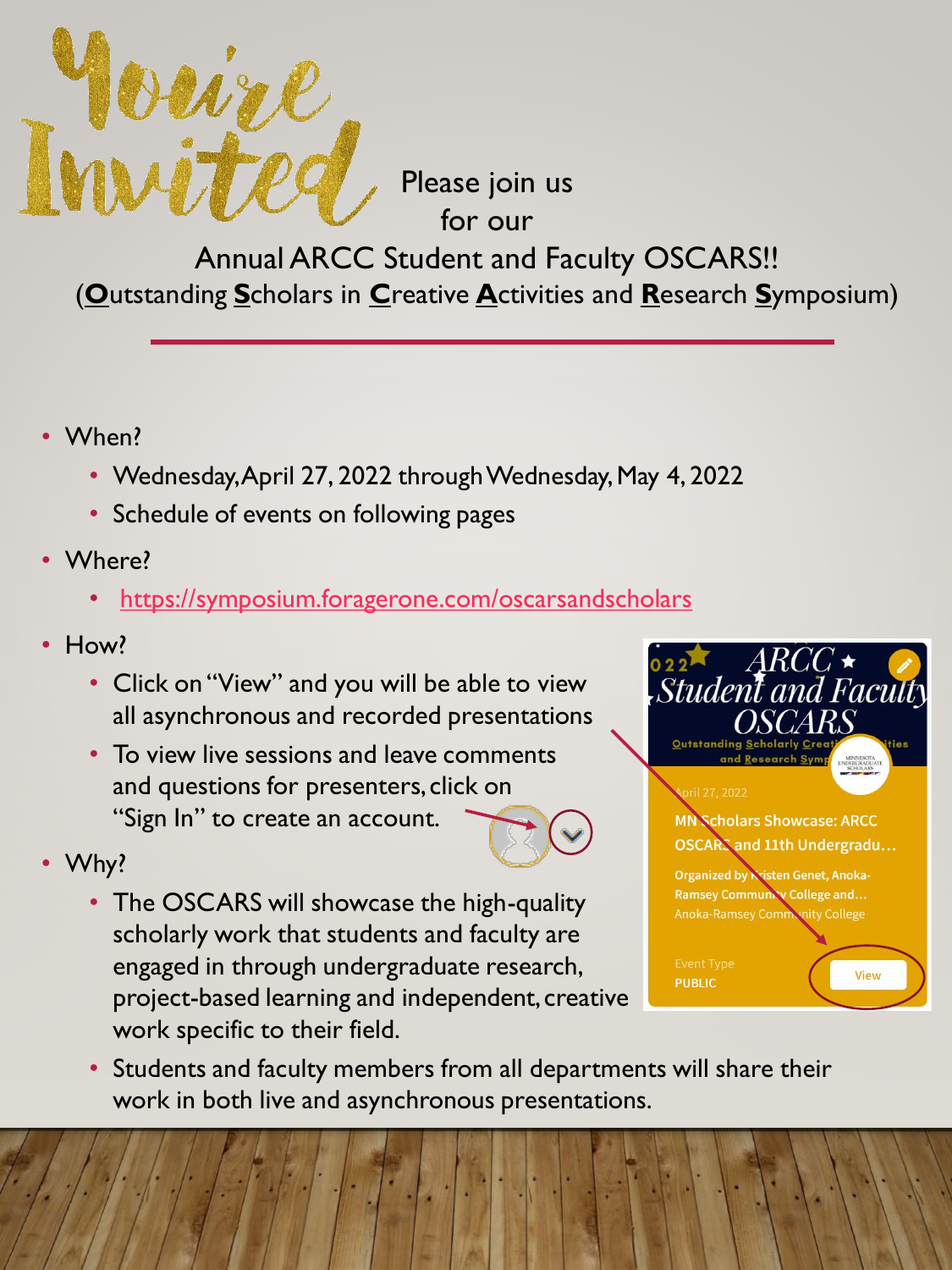#### 2022 ARCC HYBRID FACULTY AND STUDENT OSCARS AT-A-GLANCE - SCHEDULE OF EVENTS

| Wed<br>4/27          | •Opening Day and Kickoff - Welcome by Dr. Kent Hanson at 1pm (Rapids Campus,<br>Cafeteria)<br>• 1:15-2pm Concurrent Oral Presentations and Performances (Rapids Campus)<br>•2-3pm Poster Session and Art Exhibit (Rapids Campus, Cafeteria to Visual Arts Atrium)<br>•All asynchronous presentations available for viewing and commenting            |
|----------------------|------------------------------------------------------------------------------------------------------------------------------------------------------------------------------------------------------------------------------------------------------------------------------------------------------------------------------------------------------|
| Thurs<br>4/28        | • I I <sup>th</sup> Annual Minnesota State Scholars Virtual Symposium (see separate schedule)<br>• Sustainability Day at the OSCARS<br>• 2pm - Line 3 Film Virtual Screening and Discussion on Zoom<br>• 7:30pm - ARCC Theatre presents Everybody by Branden Jacobs-Jenkins<br>• All asynchronous presentations available for viewing and commenting |
| Fri 4/29             | • 7pm – Jazz Ensemble Concert in the Performing Arts Center<br>• All asynchronous presentations available for viewing and commenting                                                                                                                                                                                                                 |
| Sat 4/30             | • 2:00 AND 7:30pm - ARCC Theatre presents Everybody by Branden Jacobs-Jenkins<br>• All asynchronous presentations available for viewing and commenting                                                                                                                                                                                               |
|                      |                                                                                                                                                                                                                                                                                                                                                      |
| <b>Sun 5/1</b>       | • All asynchronous presentations available for viewing and commenting                                                                                                                                                                                                                                                                                |
|                      |                                                                                                                                                                                                                                                                                                                                                      |
| Mon $\overline{5}/2$ | • 2:pm - Chamber Ensembles Recital in M109<br>• 7pm – Concert Choir and Chamber Singers Concert in Performing Arts Center<br>• All asynchronous presentations available for viewing and commenting                                                                                                                                                   |
|                      |                                                                                                                                                                                                                                                                                                                                                      |
| Tues 5/3             | • English and Creative Writing Theme Day<br>• 5pm - Rapids Review Release and AFA Creative Writing Readings on Zoom<br>• 7pm - Concert Band and String Orchestra Concert in Performing Arts Center<br>• All asynchronous presentations available for viewing and commenting                                                                          |
|                      |                                                                                                                                                                                                                                                                                                                                                      |
| Wed 5/ <u>4</u>      | • All asynchronous presentations available for viewing and commenting                                                                                                                                                                                                                                                                                |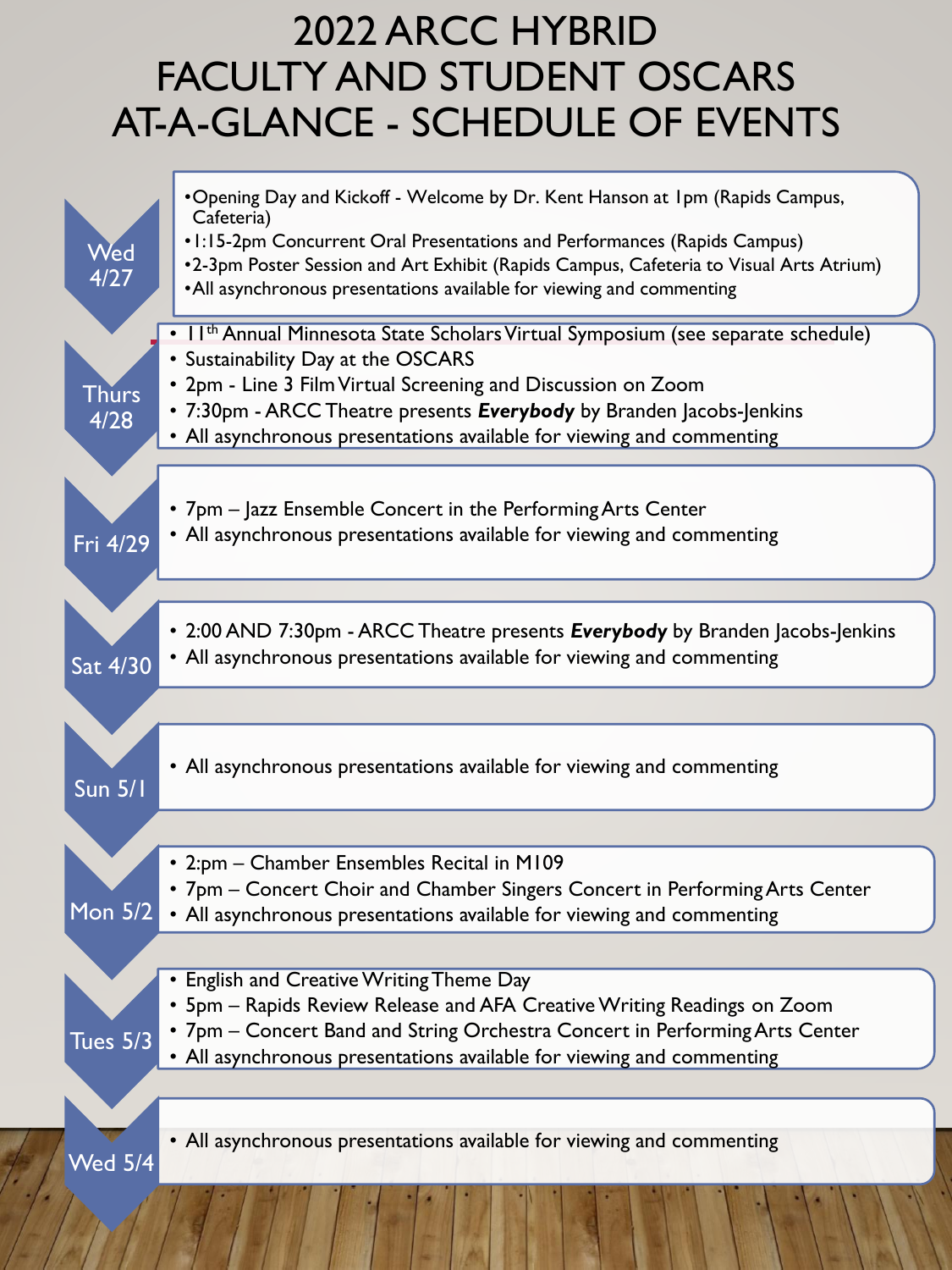

# DETAILED SCHEDULE: WEDNESDAY, APRIL 27, 2022 OSCARS KICKOFF – RAPIDS CAMPUS

| Ilam-Ipm         | Presenter Check in and Setup<br>Cafeteria, Rapids Campus                                       |
|------------------|------------------------------------------------------------------------------------------------|
| $1:00 - 1:15$ pm | Location: Cafeteria<br><b>Welcome and Opening Remarks</b><br>by President Kent Hanson          |
| $1:15-2:00$ pm   | Concurrent Sessions – Oral Presentations and<br>Performances (Riverview Room and C256)         |
| 2-3pm            | Poster Session - Cafeteria to Visual Arts<br>Art Exhibit - Visual Arts Upper Atrium            |
| All Day          | Asynchronous presentations available for viewing and<br>commenting on <b>Symposium</b> website |
|                  |                                                                                                |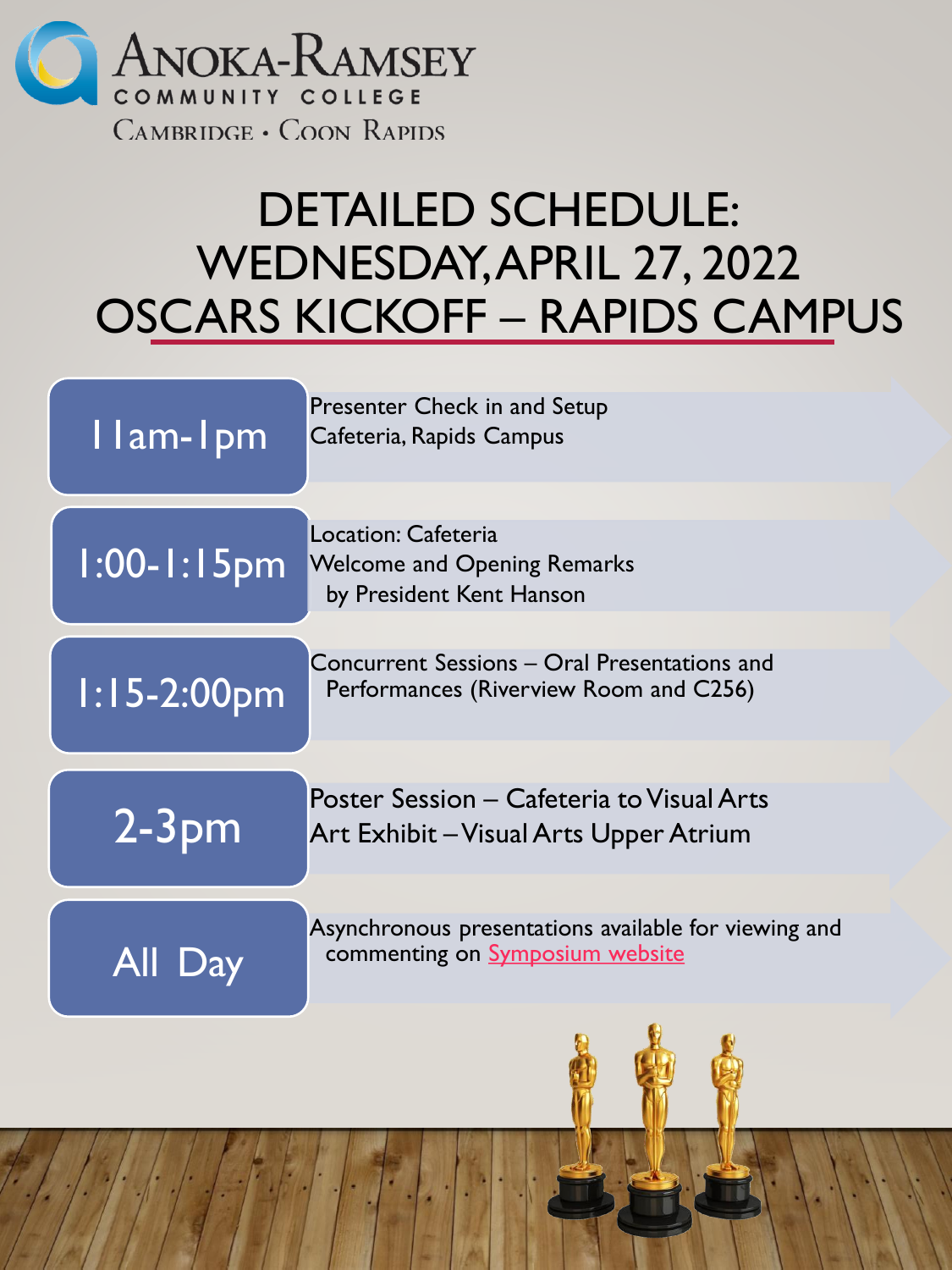



## DETAILED SCHEDULE: THURSDAY, APRIL 28, 2022 [MINNESOTA SCHOLARS SYMPOSIUM](https://docs.google.com/presentation/d/1tOq-yy_LykAmHQ_bjDdCuD58bX3nKXApOvN4_2HTJiw/edit?usp=sharing) SUSTAINABILITY THEME DAY

| 8am-5pm                    | 11 <sup>th</sup> Annual Minnesota State Undergraduate Research<br><b>Scholars Virtual Symposium</b><br>All sessions on Zoom                                                      |
|----------------------------|----------------------------------------------------------------------------------------------------------------------------------------------------------------------------------|
| 9:30am                     | Student Professional Development Virtual Workshops<br>Thinking ahead to Graduate School (Passcode 189191)<br>Ι.<br>2.<br>Publishing Your Undergraduate Research (Passcode 152189 |
| 2:00 <sub>pm</sub>         | Line 3 Film Virtual Screening and Discussion<br>Zoom Link - https://minnstate.zoom.us/j/92806321535<br>Meeting ID: 928 0632 1535, Passcode: Line3                                |
| 2:15 <sub>pm</sub>         | Student Professional Development Virtual Workshops<br>Alumni Research Showcase (Passcode 025120)<br>Ι.<br>Career Services (Passcode 659620)<br>2.                                |
| 7:30 <sub>pm</sub>         | <b>SUSTAINABILITY</b><br>ARCC Theatre presents Everybody by Branden Jacobs-Jenkins<br>Coon Rapids Campus in the center Courtyard. This will be an<br><b>OUTDOOR Performance!</b> |
| Sponsored<br><b>Events</b> | <b>Student and Faculty Sustainability Projects</b><br>Search for "Sustainability" on the Presentations tab                                                                       |
| All Day                    | Asynchronous presentations available for viewing and<br>commenting on <b>Symposium</b> website                                                                                   |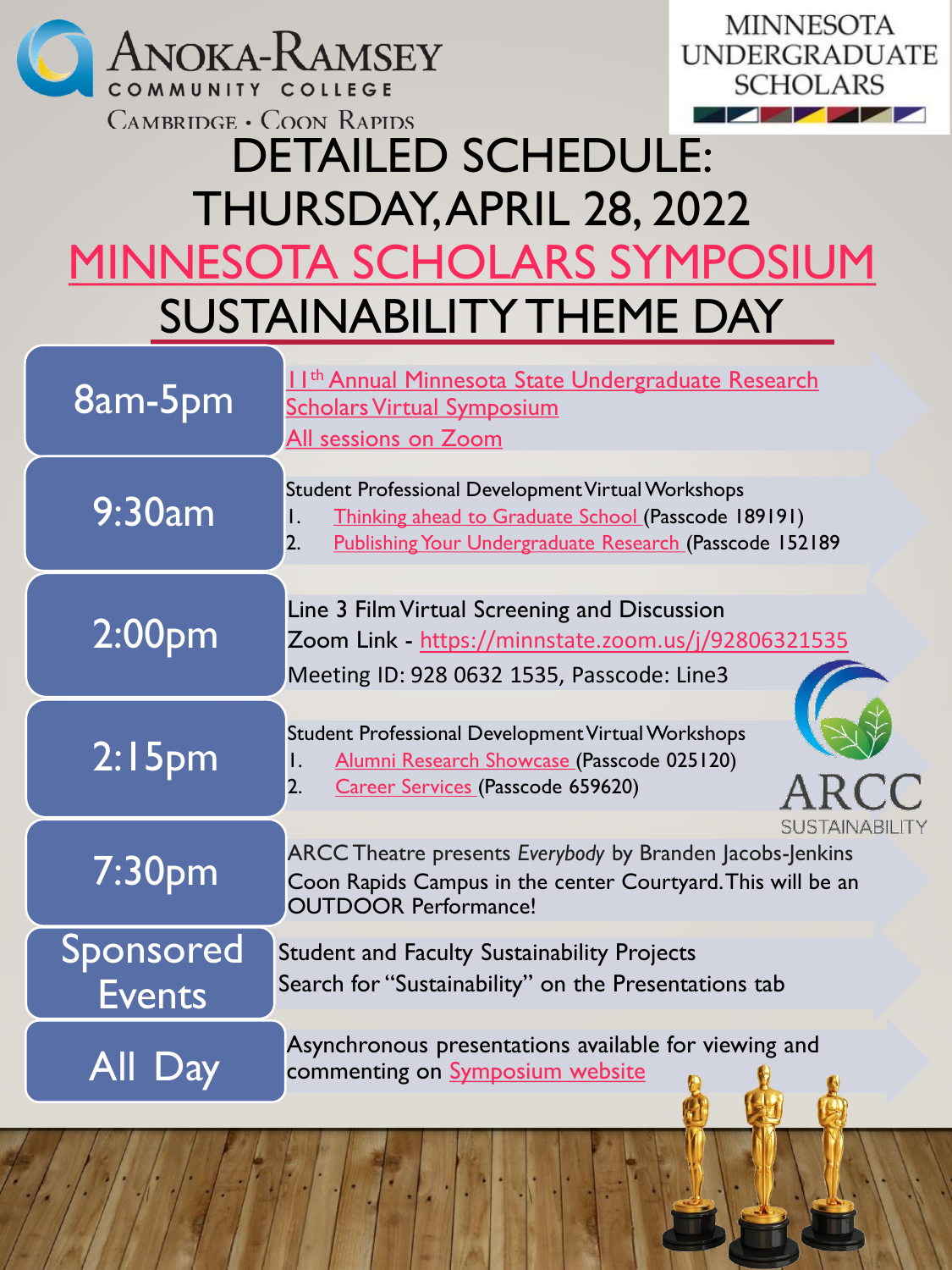

### DETAILED SCHEDULE: FRIDAY, APRIL 29, 2022

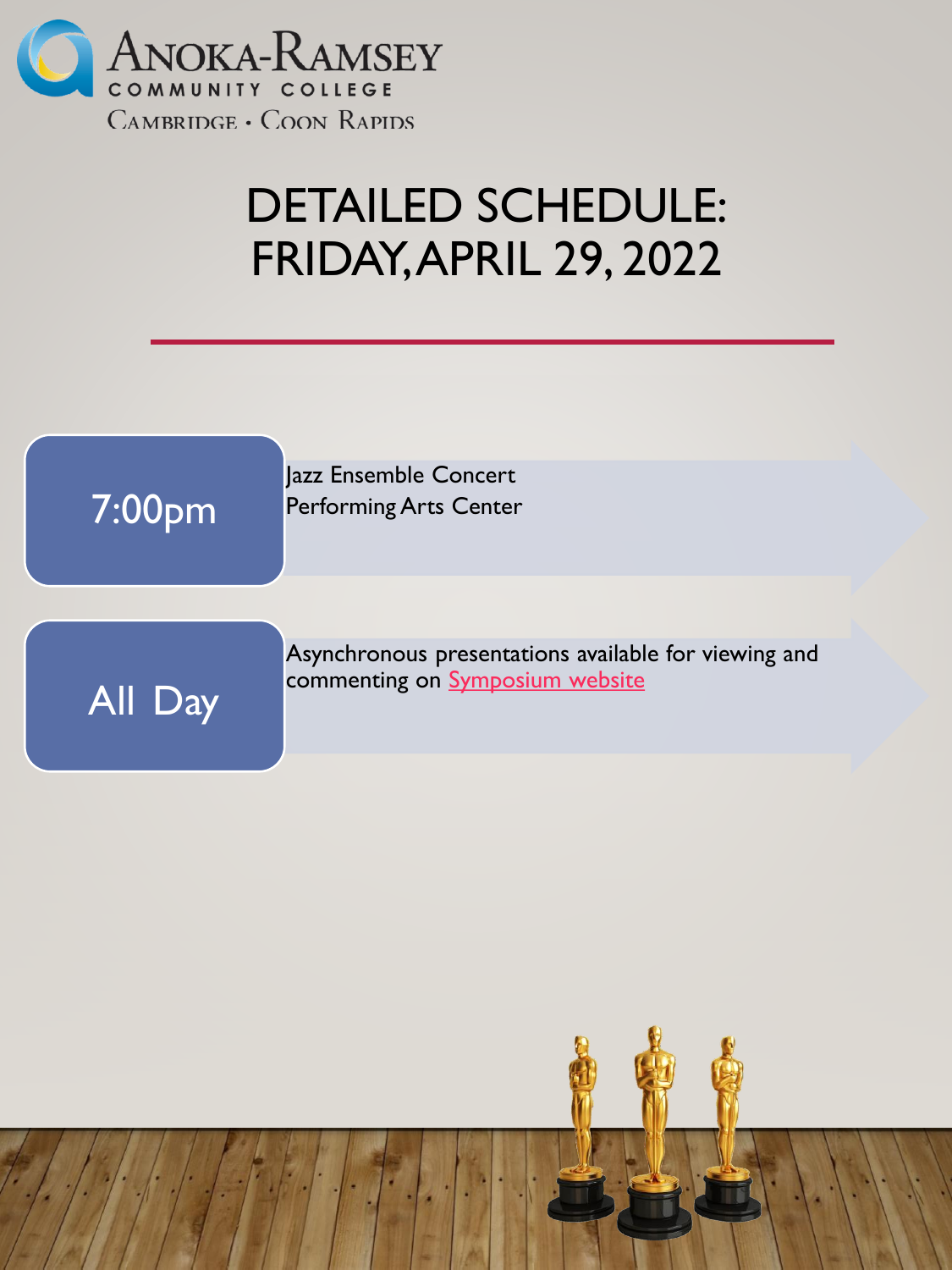

## DETAILED SCHEDULE: SATURDAY, APRIL 30, 2022

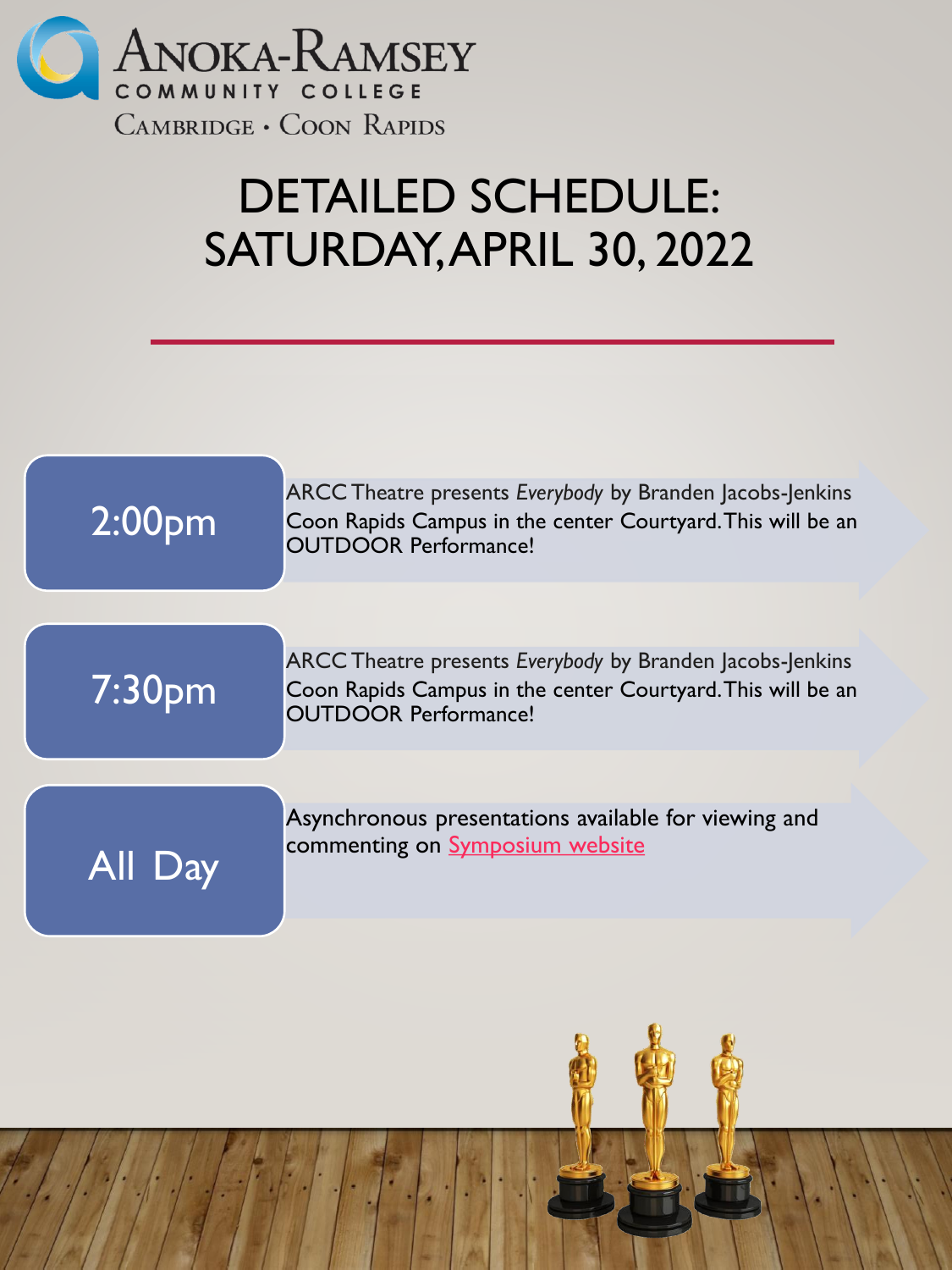

# DETAILED SCHEDULE: MONDAY, MAY 2, 2022

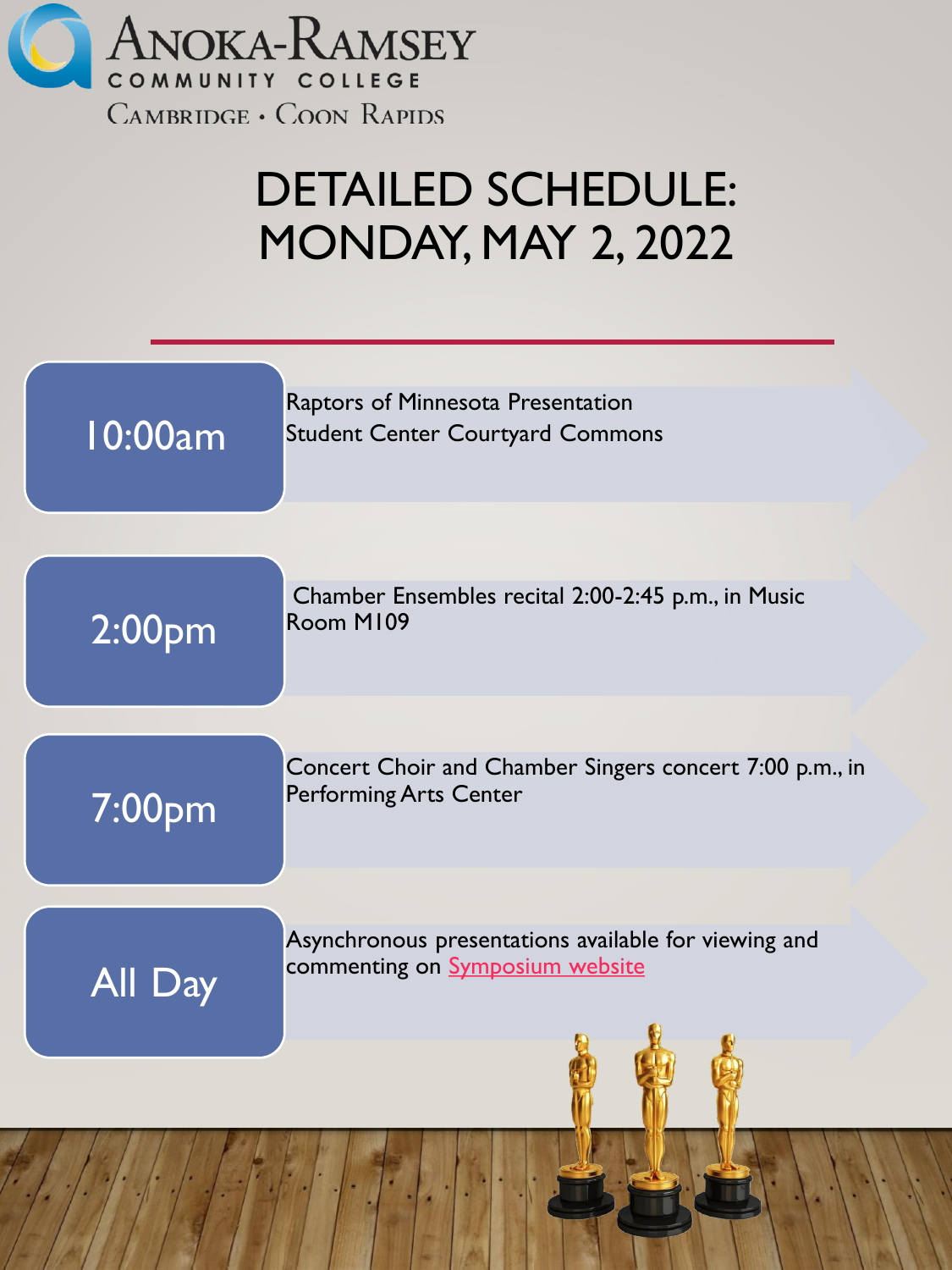